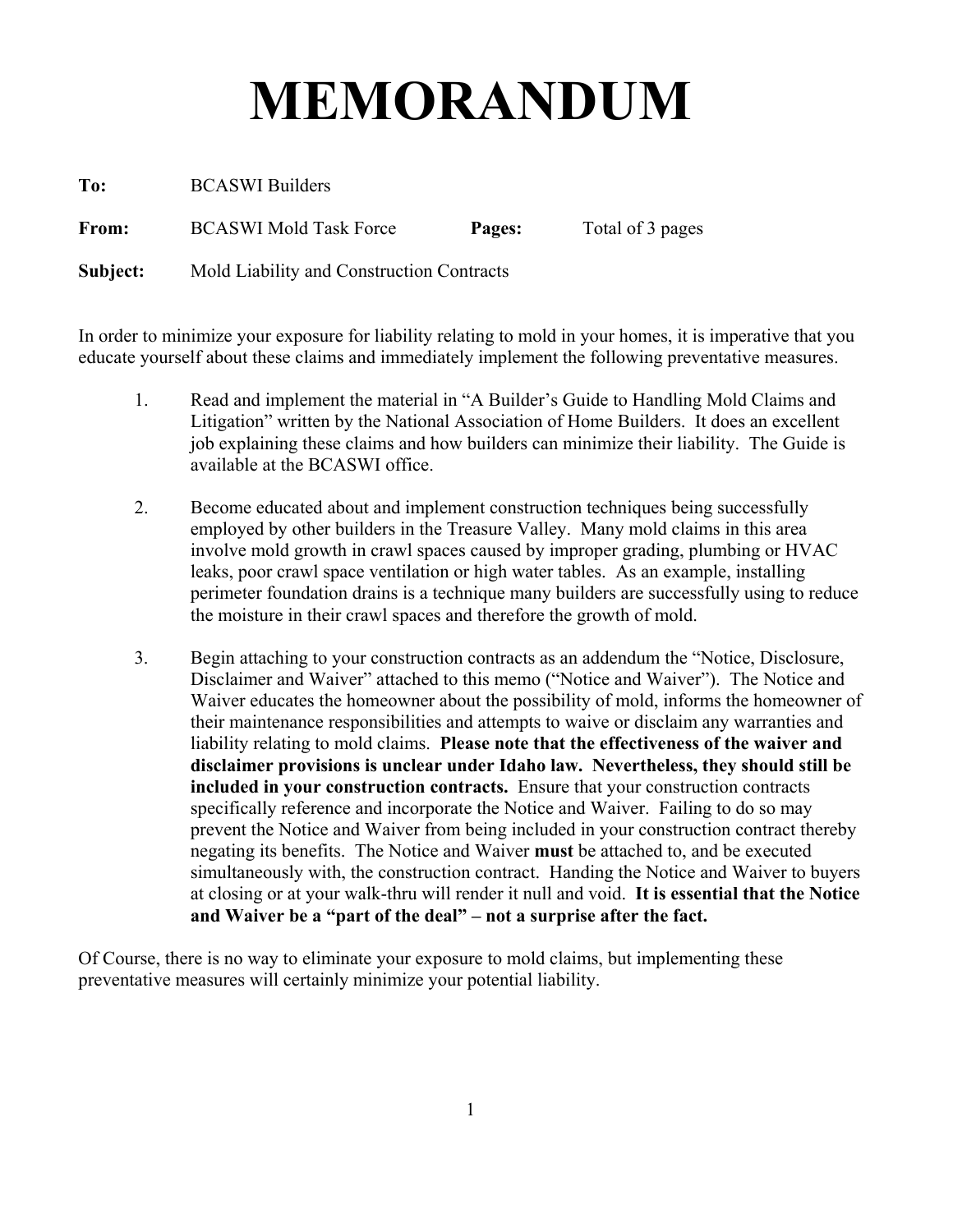## **ADDENDUM NO. \_\_\_\_\_**

## **SAMPLE NOTICE, DISCLOSURE and DISCLAIMER**

#### **What Homeowners Should Know about Mold**

**Mold.** Mold is a type of fungus. It occurs naturally in the environment, and it is necessary for the natural decomposition of plant and other organic material. It spreads by means of microscopic spores borne on the wind, and is found everywhere life can be supported. Residential home construction is not, and cannot be, designed to exclude mold spores. If the growing conditions are right, mold can grow in your home. Most homeowners are familiar with mold growth in the form of bread mold, and mold that may grow on bathroom tile.

In order to grow, mold requires a food source. This might be supplied by items found in the home, such as fabric, carpet or even wallpaper, or by building materials, such as drywall, wood and insulation, to name a few. Also, mold growth requires a temperate climate. The best growth occurs at temperatures between 40\* F and 100\* F. Finally, mold growth requires moisture. Moisture is the only mold growth factor that can be controlled in a residential setting. By minimizing moisture, a homeowner can reduce or eliminate mold growth.

Moisture in the home can have many causes. Spills, leaks, overflows, condensation, and high humidity are common sources of home moisture. Good housekeeping and home maintenance practices are essential in the effort to prevent or eliminate mold growth. If moisture is allowed to remain on the growth medium, mold can develop within 24 to 48 hours.

**Consequences of mold.** All mold is not necessarily harmful, but certain strains of mold have been shown to have adverse health effects in susceptible persons. The most common effects are allergic reactions, including skin irritation, watery eyes, runny nose, coughing, sneezing, congestion, sore throat and headache. Individuals with suppressed immune systems may risk infections. Some experts contend that mold causes serious symptoms and diseases which may even be life threatening. However, experts disagree about the level of mold exposure that may cause health problems, and about the exact nature and extent of the health problems that may be caused by mold. The Center for Disease Control states that a causal link between the presence of toxic mold and serious health conditions has not been proven.

**What the Homeowner can do.** The homeowner can take positive steps to reduce or eliminate the occurrence of mold growth in the home, and thereby minimize any possible adverse effects that may be caused by mold. These steps include the following:

- **1.** Before bringing items into the home, check for signs of mold. Potted plants (roots and soil), furnishings, or stored clothing and bedding material, as well as many other household goods, could already contain mold growth.
- **2.** Regular vacuuming and cleaning will help reduce mold levels. Mild bleach solutions and most tile cleaners are effective in eliminating or preventing mold growth.
- **3.** Keep the humidity in the home low. Vent clothes dryers to the outdoors. Ventilate kitchens and bathrooms by opening the windows, by using exhaust fans, or by running the air conditioning to remove excess moisture in the air, and to facilitate evaporation of water from wet surfaces.
- **4.** Promptly clean up spills, condensation and other sources of moisture. Thoroughly dry any wet surfaces or material. Do not let water pool or stand in your home. Promptly replace any materials that cannot be thoroughly dried, such as drywall or insulation.